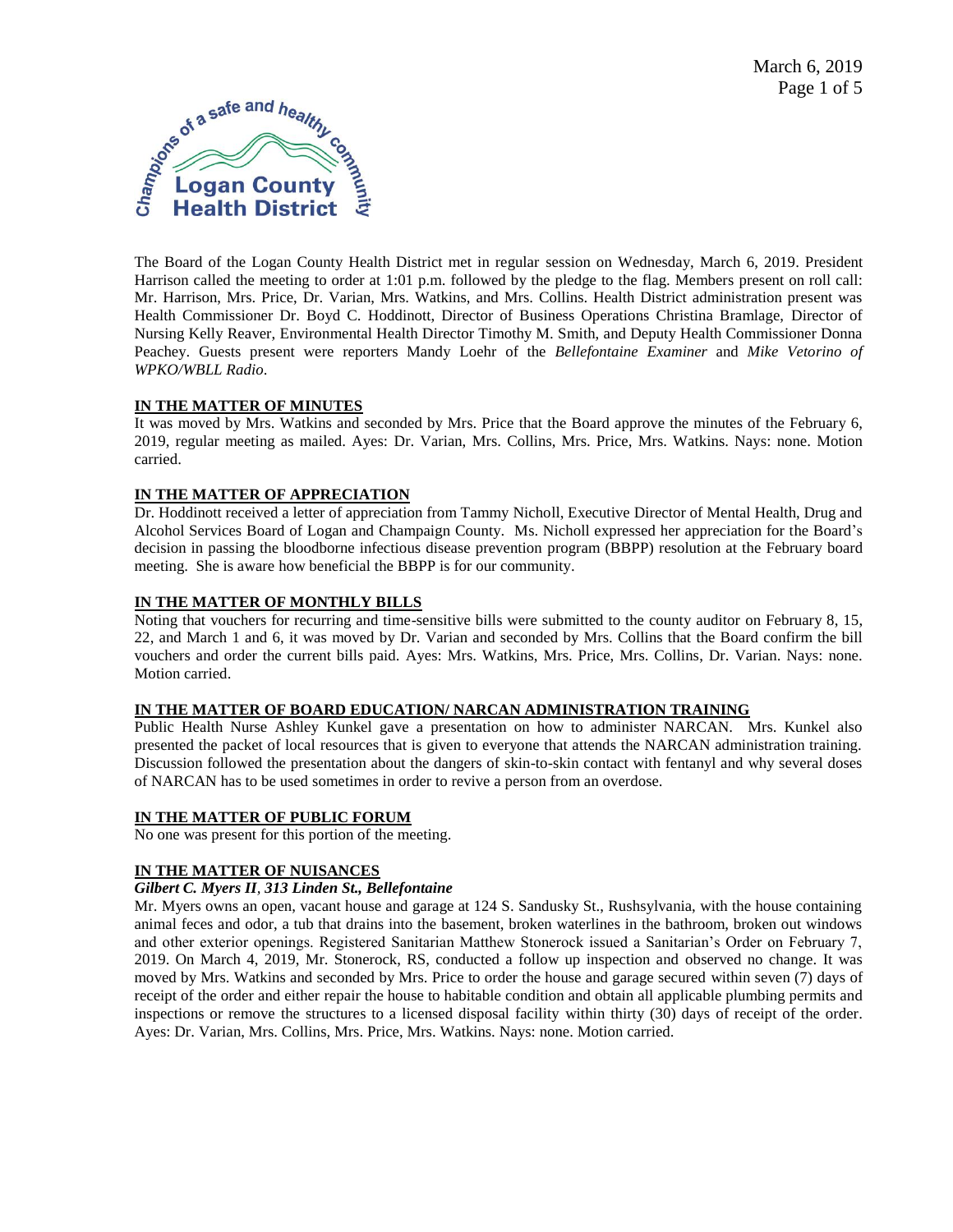# **IN THE MATTER OF REQUESTS FOR VARIANCE**

Environmental Health Director Timothy M. Smith presented the following requests for variance from established codes.

### *Harold and Roberta Appleton, 958 Minerva Ave., Columbus, C/O Teri Frymyer, Choice Properties Real Estate*

Mr. and Mrs. Appleton request a variance for their property at 8886 SR 368, Huntsville (north of Lake Ridge Island), from OAC 3701-28-07 (D) and (H) for a replacement well that will be only four (4) feet from the house foundation and less than one (1) foot from a paved parking area. Ten (10) and five (5) feet are required for each, respectively. Sanitarian Lisa Engle recommends approval due to the existing well is drawing sand and an existing gas line runs along the south property line in front of the house. With no room along the sides of the property, this leaves as the only available space for the well to be just to the left (north) of the front door which provides at least nine (9) feet from the existing sewer line, from which no variance is now required since this is for a new well (meets the ten percent allowance). It was moved by Dr. Varian and seconded by Mrs. Collins to approve the variance with a mandate to add some type of protection to the well from parking and/or getting damaged. Ayes: Mrs. Price, Mrs. Watkins, Mrs. Collins, Dr. Varian. Nays: none. Motion carried.

# **IN THE MATTER OF FOOD SERVICE UPDATES**

Environmental Health Director Timothy M. Smith updated the Board on the status of previous matters.

### *2G's, 116 N. Main Street, Bellefontaine*

On February 5, 2019, on a follow up inspection, Environmental Health Director Timothy M. Smith, RS, observed the critical violation of OAC 3717-1-05.1(D) for an ice machine installed without a proper air gap on the drain line still remained. On February 26, 2019, Environmental Health Director Timothy Smith observed the air gap violation had been corrected and the roof was completely repaired.

### *Michael's Pizza of West Liberty, 110 S. Detroit Street, West Liberty*

On October 31, 2018, Sanitarian Mathew Stonerock, documented a third notice of violation OAC 3717-1-02.4(A)(2) for not having a Level Two "Manager's" certification in food protection. On March 5, 2019, Sanitarian Stonerock reported that the operator had achieved his certification.

# **IN THE MATTER OF OHIO DEPARTMENT OF COMMERCE MANUFACTURED HOME PARK INSPECTION CONTRACT**

The Ohio Department of Commerce is transitioning to a fiscal year that runs from July to July. Therefore, local health districts that conduct the Manufactured Home Park inspections for their agency are being offered a four (4) month contract so inspections can begin now and not have to wait until the next annual inspection contract is presented for renewal in July. It was moved by Mrs. Collins and seconded by Mrs. Price to accept the four (4) month contract now and then bring the annual contract before the board when it is received. Ayes: Dr. Varian, Mrs. Watkins, Mrs. Price, Mrs. Collins. Nays: none.

### **Operation and Maintenance (O&M) Program Update**

The "pilot" O&M Program was initiated as planned by beginning in Lake Township with property owners that have private sewage disposal systems. The new operation permit applications were mailed on March 2, 2019, and have a portion that is to be cut off, completed and returned with the \$50 O&M fee. The fee can be paid by check or credit card but the completed application, which will be used to help assess the type of system, must accompany the payment in order to have the correct 1, 5, or 10-year O&M Permit issued. The health district's website (loganhealth.org) has further information about this state-mandated program and the different types of sewage systems that are common in Logan County and their maintenance needs. The O&M Program will next be expanded in stages to the entire county.

# **IN THE MATTER OF NURSING REPORT**

Nursing Director Kelly Reaver presented the monthly nursing report.

- Staff has given 164 Hepatitis A & B (Twinrix) vaccinations to inmates and Hepatitis A vaccinations to staff at the Logan jail since 7/10/18. Our most recent clinic was held 2/25/19. We will continue to return for booster doses as state cases continue to rise.
- Staff will continue to offer Narcan trainings which include education on the risk factors, signs of an overdose, information on Narcan and how to administer. Information on how to obtain Narcan will be provided. Resources will be available.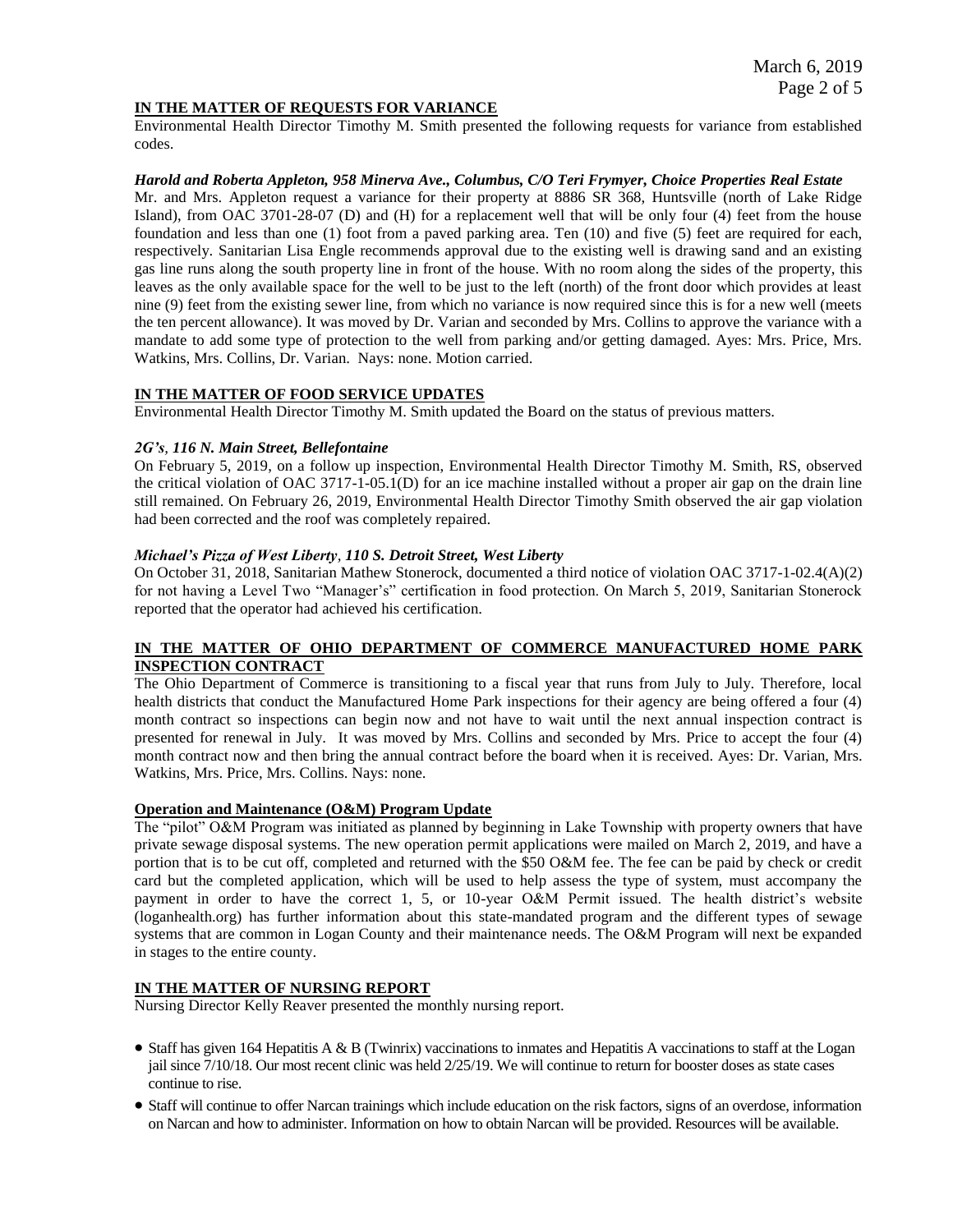- The Logan County Health District, Dr. Robson and Logan County Community Health and Wellness Partners are collaborating to provide a dental clinic to be held on April 24, 2019 from 8-Noon. It will be open for adults that have no dental insurance and have not been seen by a dentist in the last year.
- CMH numbers have increased. CMH contacts for January 2019 were 112 compared to January 2018 at 86 and visits were 9 for January 2019 and were 6 in January 2018.
- Newborn home visits are steady at 7 in January 2019 compared to 6 in January 2018.
- Immunizations remain on a steady decline with children and an increase in adults.
- WIC total participants are down for January 2019 at 560 compared to 637 for January 2018.
- Infectious disease numbers are still up compared to last year. The infectious disease stat sheet was presented (see Notes to Minutes).
- Chlamydia and Gonorrhea educational materials were provided (see Notes to Minutes).

Mrs. Reaver then offered the following nursing division statistics for the month of January:

Public Health: 6 active elevated lead cases; 5 TB skin tests; 9 BCMH visits/112 contacts; 7 newborn home visits; 1 bereavement contact/0 visits; 0 HIV clinics

Immunization Program: 16 child clients; 44 adult clients; 15 flu shots

Women, Infants and Children: 34 new clients; 53 recertifications; 560 total participants

Communicable Disease: 25 confirmed- chlamydia (13); gonorrhea (0); hepatitis B (1); hepatitis C (0); influenza (3); other (8)

Health Education: 5 public classes held

# **IN THE MATTER OF ADDENDUM TO MEMORANDUM OF UNDERSTANDING WITH MENTAL HEALTH, DRUG & ALCOHOL SERVICE BOARD OF LOGAN & CHAMPAIGN COUNTIES**

Nursing Director Kelly Reaver presented the proposed addendum to the memorandum of understanding for the Narcan training that staff has been performing. The Mental Health Drug and Alcohol Board of Logan and Champaign County would like to increase the funding amount from \$1,480 to \$5,000 and will include travel time/mileage. It was moved by Mrs. Price and seconded by Mrs. Watkins to approve the addendum as presented. Ayes: Dr. Varian, Mrs. Collins, Mrs. Watkins, Mrs. Price. Nays: none. Motion carried.

# **IN THE MATTER OF PLANNING UPDATES**

Deputy Health Commissioner Donna Peachey reviewed the report of the Strategic Plan 2018 annual review. The Strategic Planning committee consists of seven employees and one board member who review the accomplishments of the past year and determine the final strategies for the upcoming year. The committee met January 23, 2019 to update work plans, review 2018 accomplishments, and set final strategies for 2019. Most strategies have been completed in the 5-year strategic plan. A few new or continued actions were identified to wrap up and finalize this process cycle before re-evaluating a new strategic plan. The largest challenge was implementing an advanced public health education due to funding. Existing staff continue to fill in and provide health education as time and funds allow. A new strategic plan process will begin in the fall of 2019 or the first quarter of 2020. Mrs. Peachey also presented the 2018 Annual Report. Discussion followed about all the work that employees have done to move forward on the Strategic Plan and the nice design of the Annual Report.

# **IN THE MATTER OF FINANCIAL REPORT REVIEW**

Director of Business Operations Christina Bramlage presented financial reports for January 2019. The reports look different due to the new accounting software at the county level. Expenses were typical for the beginning of the year; salaries, fringes, and travel are the majority of expenses paid since we have to wait for the county to be ready to process purchase order requests and to start paying bills in January. Revenue was normal with the WIC and PHI receiving a payment in January. Partial payment was received from State Subsidies. That will double this year since we are now accredited. It was moved by Mrs. Price and seconded by Mrs. Collins that the Board authorize President Harrison to approve review of the reports. Ayes: Dr. Varian, Mrs. Watkins, Mrs. Collins, Mrs. Price. Nays: none. Motion carried.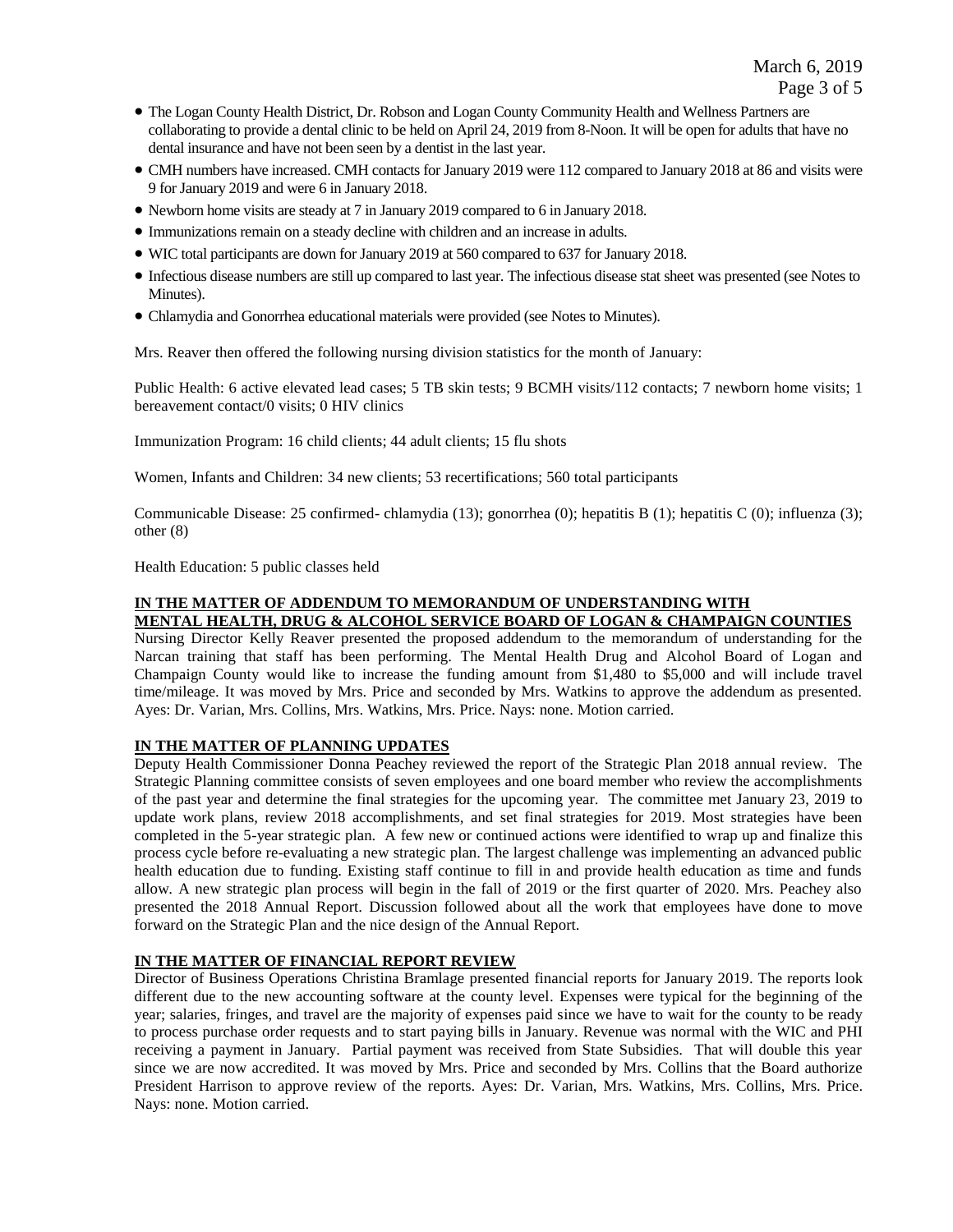# **IN THE MATTER OF ROUTINE BOOKKEEPING**

It was moved by Dr. Varian and seconded by Mrs. Watkins that the Board confirm the following bookkeeping transactions necessary to meet routine operating expenses completed by the Director of Business Operations during the month of February. Ayes: Mrs. Collins, Mrs. Price, Mrs. Watkins, Dr. Varian. Nays: none. Motion carried.

# *Transfer of Appropriated Funds*

- District Health Fund 7029 o \$300.00 FROM 7029-401-531049 Solid Waste Contracts TO 7029-401-561019 Solid Waste - Equipment
- Sewage Treatment Fund 7027 o \$112.00 FROM 7027-401-541010 Supplies TO 7027-401-552370 Other Expenses

### **IN THE MATTER OF CONFIRMATION OF HIRING – WIC BREAST FEEDING PEER HELPER**

It was moved by Mrs. Price and seconded by Dr. Varian that the Board confirm the hiring of Shelby Purk to the position of WIC Breast Feeding Peer Helper effective March 25, 2019, with placement at Grade 11 on the salary scale at the hourly rate of \$11.83 for 40 biweekly hours, subject to the customary 180-day probationary period. Ayes: Mrs. Collins, Mrs. Watkins, Dr. Varian, Mrs. Price. Nays: none. Motion carried.

### **IN THE MATTER OF COMPLETION OF PROBATION/PERMANENT APPOINTMENT- S.A. Zaborniak**

Following presentation of a very satisfactory six month performance evaluation by Environmental Health Director Timothy M. Smith, it was moved by Mrs. Collins and seconded by Mrs. Price that the Board recognize completion of the 180-day probationary period for Sanitarian In Training Sarah Alexis Zaborniak and authorize her permanent appointment to Sanitarian In Training position at Grade 20 with a 2% increase, being \$17.95 hourly for 70 biweekly hours effective March 8, 2019. Ayes: Mrs. Watkins, Dr. Varian, Mrs. Price, Mrs. Collins. Nays: none. Motion carried.

# **IN THE MATTER OF CONTRACT RENEWAL- KENNEDY COTTRELL RICHARDS**

Kennedy Cottrell Richards provides professional accounting and consulting services in regards to submitting the annual financial report to the Auditor of State in the Hinkle system. The fee increased \$100 after remaining steady for the last four years. It was moved by Dr. Varian and seconded by Mrs. Watkins to accept the contract. Ayes: Mrs. Price, Mrs. Collins, Mrs. Watkins, Dr. Varian.. Nays: none. Motion carried.

### **IN THE MATTER OF EXECUTIVE SESSION**

At 2:31 p.m., it was moved by Mrs. Watkins and seconded by Mrs. Price that the Board enter executive session for contract negotiation. The vote on roll call: Mrs. Watkins- aye, Mrs. Collins- aye, Mrs. Price- aye, Dr. Varian-aye. Nays: none. Motion carried. The Board returned to open session at 2:47 p.m.

# **IN THE MATTER OF HEALTH COMMISSIONER CONTRACT RENEWAL**

Considering the impending expiration of the health commissioner's annual contract, it was moved by Mrs. Collins that the Board extend a one (1) year contract to *Boyd C. Hoddinott, MD* to serve as Health Commissioner and Medical Director for the Logan County Health District for the period April 1, 2019, to March 31, 2020, at the annual salary of \$47,500.00 and under the same conditions of his current contract. Mrs. Watkins seconded the motion. Ayes: Dr. Varian, Mrs. Price, Mrs. Watkins, Mrs. Collins. Nays: none. Motion carried.

# **IN THE MATTER OF BACK-UP HEALTH COMMISSIONER CONTRACT** *RENEWAL*

Considering the impending expiration of the back-up health commissioner's annual contract, and with appreciation for his willingness to serve in this capacity, it was moved by Mrs. Price and seconded by Dr. Varian that the Board extend a one (1) year contract to *J. Christopher O'Connor, MD* to provide back-up health commissioner and medical director services for the period April 1, 2019 to March 31, 2020 at the rate of \$1.00 per annum and \$75.00 per hour for all direct services performed. Ayes: Mrs. Collins, Mrs. Watkins, Mrs. Price, Dr. Varian. Nays: none. Motion carried.

### **IN THE MATTER OF HEALTH COMMISSIONER COMMENTS**

Dr. Hoddinott reminded the Board of the annual Health District Advisory Council meeting on Thursday, March 28 at 7:00 p.m., and requested their attendance and support of the reappointment of Mrs. Collins to a five (5) year term.